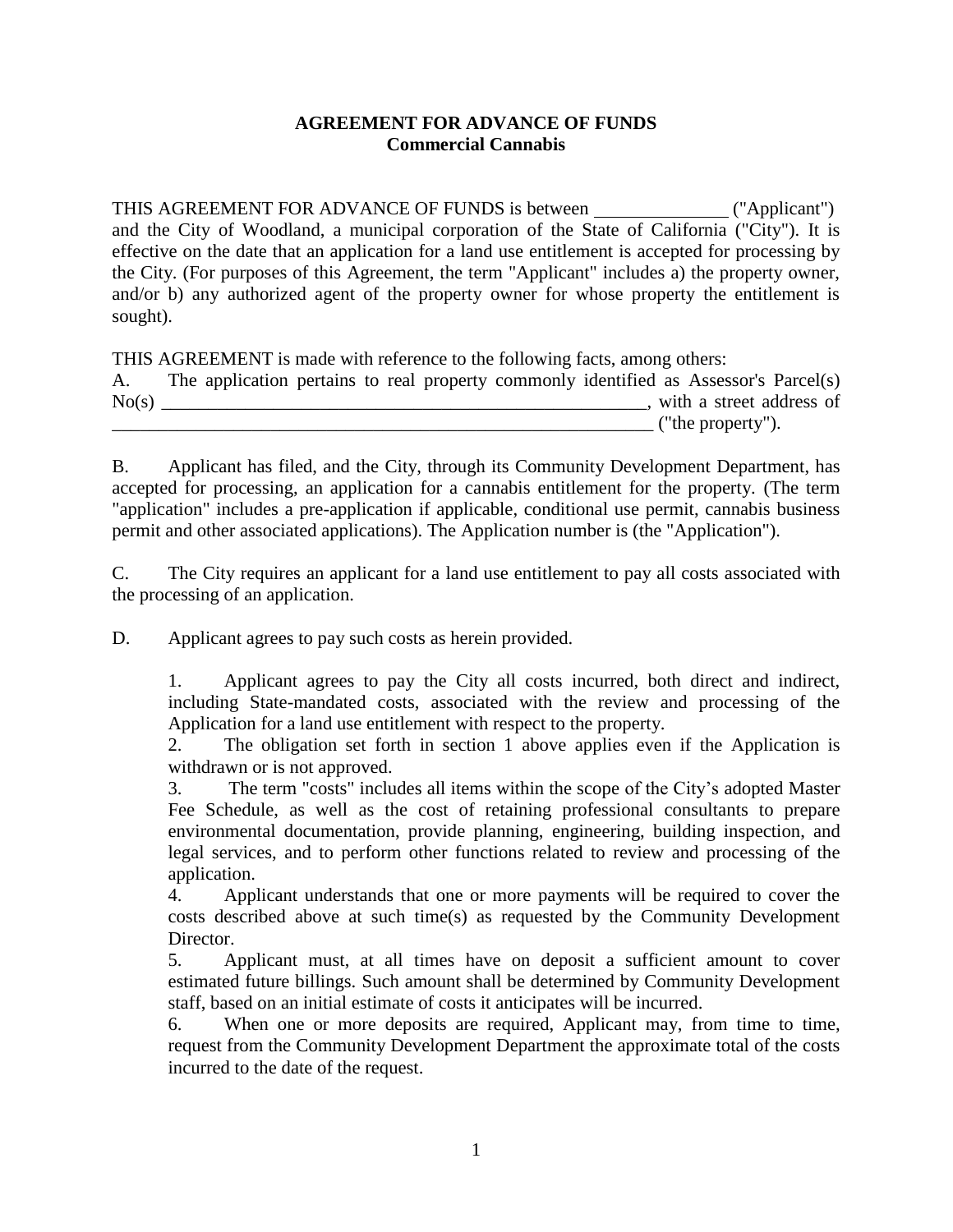7. Applicant understands that he/she/it is entitled to a refund of any deposit only to the extent the amount on deposit exceeds the amount due the City under this Agreement. No reimbursement will be made for services already rendered if the Application is withdrawn.

8. Only when a determination on the Application becomes final, and all staff work is complete, will Applicant receive a refund, if any funds remain.

9. The City agrees to review and process the Application in accordance with this Agreement and all applicable laws, regulations, ordinances, standards and policies. Applicant understands that if a request for a deposit is outstanding, the Application will not be processed further until the deposit is made.

10. Applicant understands and agrees that no City official, employee, or agent can make any promise or representation concerning the outcome of the Application. Only official action on the Application constitutes approval or disapproval thereof. If any promise or representation is made regarding the outcome of the Application by any official, employee, or agent of the City, such promise and/or representation SHALL BE OF NO FORCE OR EFFECT.

11. In the event any claim, action, or proceeding is instituted against the City, and/or its officers, agents, and employees, by any third party on account of the processing or approval of the Application, Applicant shall defend, indemnify, and hold harmless the City, and/or its officers, agents, and employees. This obligation includes, but is not limited to, the payment of all costs of defense, any amounts awarded by the Court by way of damages or otherwise, including any attorney fees and court costs. City may elect to participate in such litigation at its sole discretion. As an alternative to defending any such action, Applicant may request the City rescind any approved land use entitlement. The City will promptly notify Applicant of any claim, action, or proceeding, and will cooperate fully in the defense thereof.

12. The Agreement is valid only when first signed by the property owner, and/or by any agent or representative of the owner, and then signed by the authorized City official.

13. The property owner expressly agrees that any unpaid amounts due the City under this Agreement shall become a lien against the property and expressly authorizes the City to record a notice of lien and/or a copy of this Agreement with the County Recorder of Yolo County.

E. ("Applicant") hereby agrees to advance to the CITY OF WOODLAND, a municipal corporation (the "City") the sum of , \$ (the "Funds"), which Funds shall be used to reimburse the City for costs incurred in processing the application submitted by Applicant in connection with the scope of work described in "**Exhibit A**", attached hereto and incorporated herein by this reference.

1. The advance of Funds shall be made to the City upon execution of this Agreement for Advance of Funds (hereinafter "this Agreement").

2. The Funds shall be used, in the sole discretion of the City, to fund or aid in the funding of certain services, supplies, and other costs incurred by the City in processing Applicant's Cannabis application(s). It is understood and agreed that Applicant intends to advance the Funds to the City, and not to any officer or employee of the City. The funds are not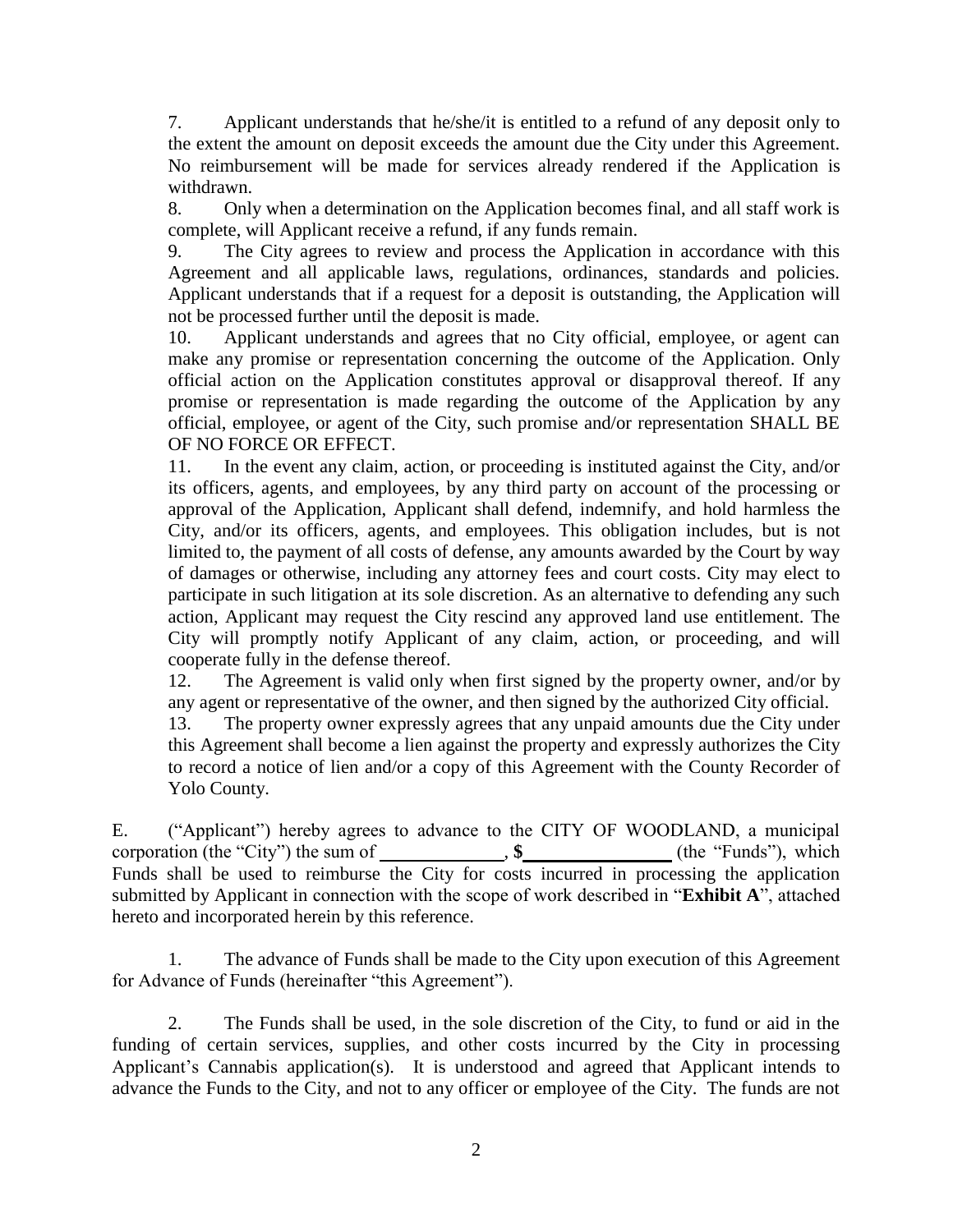limited to the use of any individual of the City, but are generally available for use by the City in processing Applicant's cannabis application, without regard to the official status of the employee(s) dealing with said Funds.

3. Applicant fully understands and agrees to each of the following:

a. Subject to the sole limitation of paragraph 2 of this Section E, the City, in the exercise of the sole discretion of its officials, agents, or employees, shall decide how the Funds are spent and whether all or a portion of the Funds shall remain unspent. The City makes no promise, representation, or warranty, express or implied that the Funds will be used in any particular manner, except that the Funds shall be used in connection with the processing of the Applicant's cannabis application(s).

b. The application, the factual information gathered in processing the same, and planning or recommendations resulting therefrom (herein "the work product") shall be unconditionally the property of the City, within its full ownership and control. Applicant shall have no property right of any nature in the work product. The City shall not be required, nor shall the City have a duty, except as may be required by law, to produce the work product for inspection by Developer, nor to account for the work product to Developer.

c. The City shall consult with the Applicant regarding the selection and/or hiring of the consultant or the employee. The City shall retain final discretion as to the selection, hiring, assignment, supervision, and evaluation of any and all employees, contractors, or consultants that may be necessary to assist the City in completing the application process.

d. Applicant shall not directly or indirectly exercise supervision or control over any employee, agent, or consultant of the City engaged in the Project. Applicant and its agents or representatives may, however, provide information to the City or any employee, agent, or consultant of the City with respect to the Project.

e. Applicant acknowledges that the Funds paid herewith may not be adequate to fully reimburse the City for costs incurred in connection with the application process, and that periodically, as the need arises, Applicant may be called upon to make further payments. The Applicant agrees that there shall always remain on deposit with the City a minimum of Ten Thousand Dollars (**\$10,000.00)** to cover anticipated costs to be incurred in the processing of the application(s). In the event, for any reason, the City's request for further funds from Applicant is not fully satisfied, the City reserves the right to cease processing of the application(s) and to cancel same.

f. Applicant hereby represents and warrants that the Funds offered and accepted by the City under the terms of this Agreement are unencumbered and that their advance in no way violates the right of, nor is it subject to any claim of, any person.

4. If, after completion of the application process, any portion of the Funds has not been expended or committed for expenditure, the City shall return to Applicant such unexpended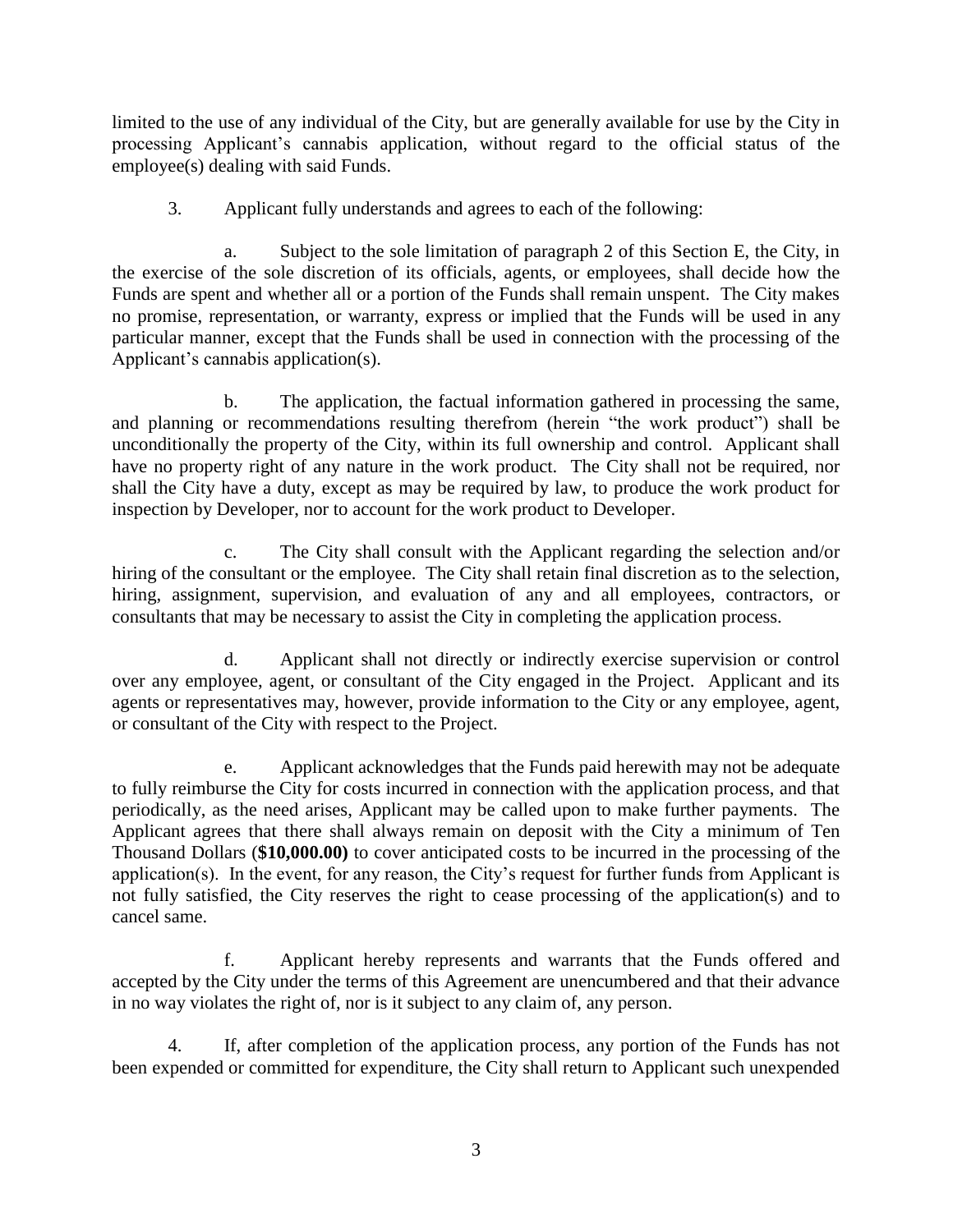or uncommitted amount in the form of a check within sixty (60) days of the City's final action on the Application.

5. Each party acknowledges that this Agreement sets forth all covenants, promises, conditions and understandings between the parties regarding the advance of Funds and the uses thereof, and there are no promises, conditions or understandings either oral or in writing between the parties other than as set forth herein. No subsequent alteration, amendment, change of addition to this Agreement shall be binding upon the parties unless reduced to writing and signed by them.

6. Person(s) signing this Agreement state that he/she/it/they have the legal authority to do so.

7. This Agreement shall be a public record of the City.

| Name of Property Owner: |            | (please print) |
|-------------------------|------------|----------------|
| Title:                  | Telephone: |                |
| Email                   | Address:   |                |
|                         |            |                |

|--|

Signature of Property Owner

## **And/Or,**

Name of Applicant if different than the Owner:

|        | (Please Print) |  |
|--------|----------------|--|
| Title: | Telephone:     |  |
| Email  | Address:       |  |

\_\_\_\_\_\_\_\_\_\_\_\_\_\_\_\_\_\_\_\_\_\_\_\_\_\_\_\_\_\_\_\_\_\_\_\_\_\_\_\_\_\_\_\_\_\_\_\_\_\_\_\_\_\_\_\_\_\_\_\_\_\_\_\_\_\_\_\_\_\_\_\_\_\_\_\_\_\_

Signature of Applicant if different than Owner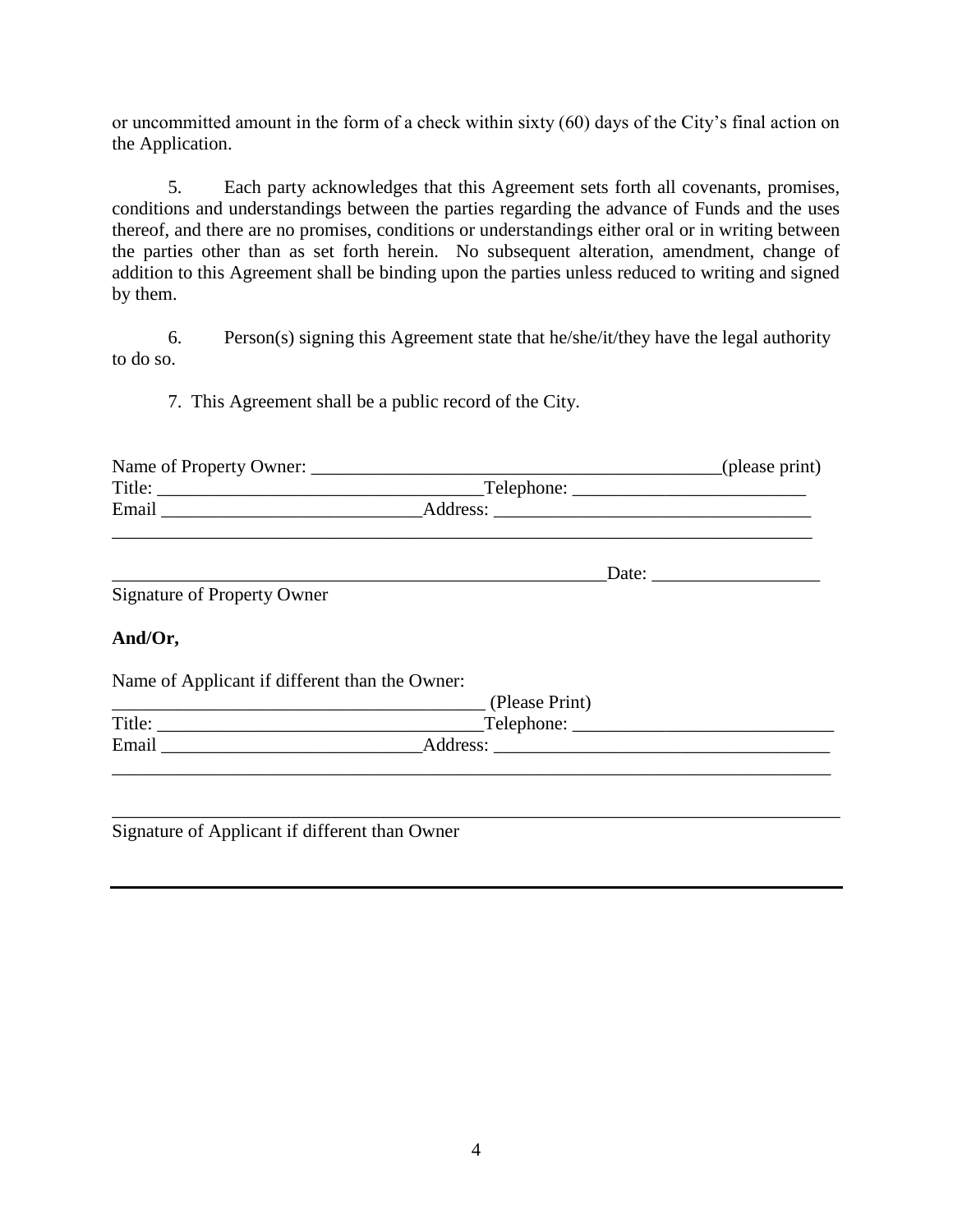| <b>Person that will receive billing invoices</b>                                                                                                                                                                                             |
|----------------------------------------------------------------------------------------------------------------------------------------------------------------------------------------------------------------------------------------------|
| $\equiv$ Applicant                                                                                                                                                                                                                           |
|                                                                                                                                                                                                                                              |
| Name:                                                                                                                                                                                                                                        |
|                                                                                                                                                                                                                                              |
| <u> 1989 - Johann John Stone, mars eta biztanleria (h. 1989).</u><br><u> 2000 - Jan Barat, margaret eta biztanleria (h. 1878).</u>                                                                                                           |
|                                                                                                                                                                                                                                              |
| Person that shall receive any refund of monies paid:                                                                                                                                                                                         |
| $\_\$ Applicant                                                                                                                                                                                                                              |
| Name                                                                                                                                                                                                                                         |
|                                                                                                                                                                                                                                              |
| <u> 1989 - Johann Barbara, marka a shekara tsa 1989 - An tsa 1989 - An tsa 1989 - An tsa 1989 - An tsa 1989 - An</u><br><u> 1989 - Johann Barbara, marka a shekara tsa 1989 - An tsa 1989 - An tsa 1989 - An tsa 1989 - An tsa 1989 - An</u> |
|                                                                                                                                                                                                                                              |
| <b>CITY OF WOODLAND</b>                                                                                                                                                                                                                      |
| Ken Hiatt,<br>Assistant City Manager Economic and<br><b>Community Development Director</b>                                                                                                                                                   |
|                                                                                                                                                                                                                                              |
| <b>APPLICANT</b>                                                                                                                                                                                                                             |
|                                                                                                                                                                                                                                              |
|                                                                                                                                                                                                                                              |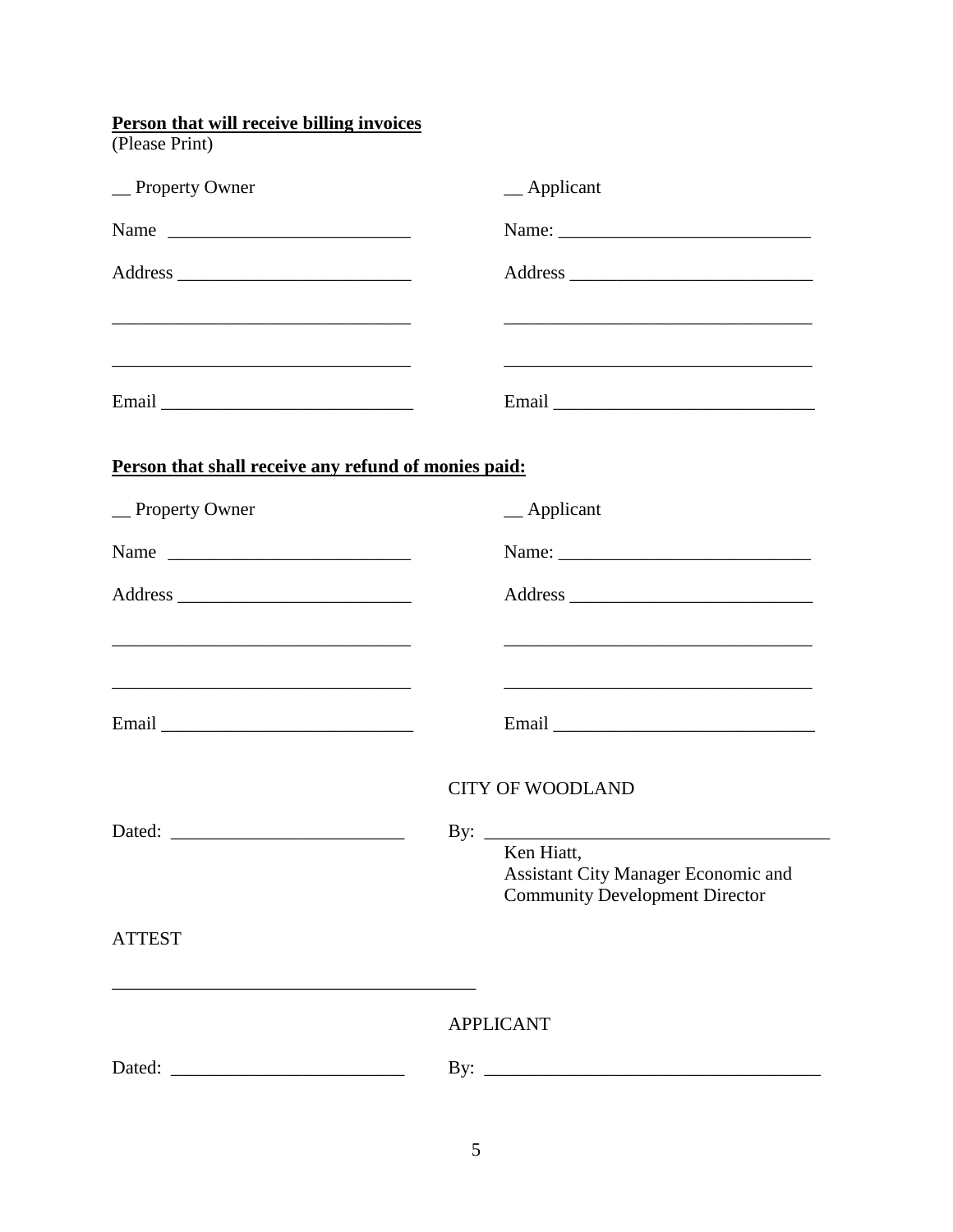## **EXHIBIT A**

Processing of a conditional use permit and cannabis business permit for a proposed **[PROJECT DESCRIPTION**], but are not limited to city staff and consultant time for review and processing of entitlements listed above.